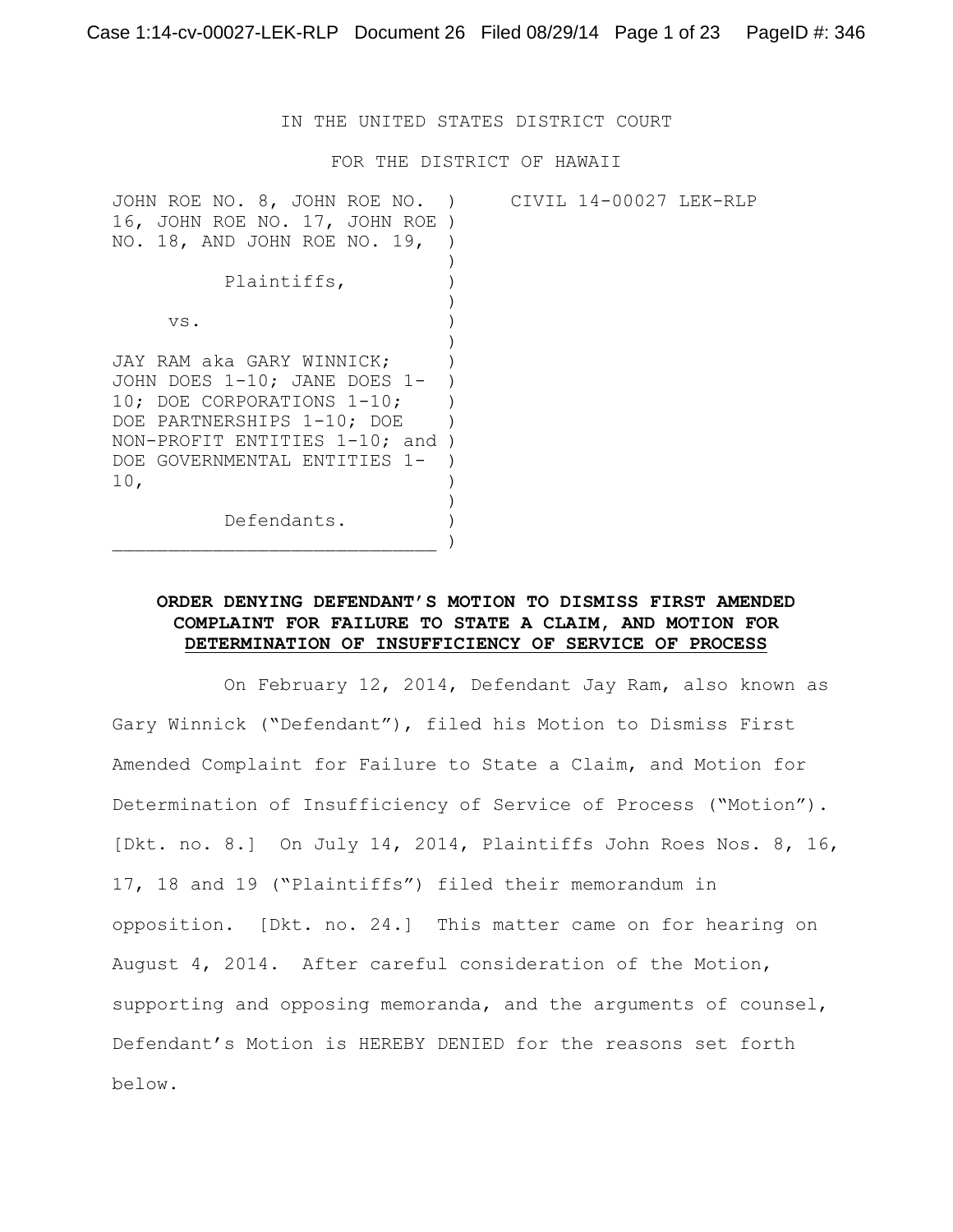#### **BACKGROUND**

On October 21, 2013, Plaintiffs filed the First Amended Complaint ("Complaint") in the Circuit Court of the First Circuit, State of Hawai`i. [Notice of Removal (dkt. no. 1).] On January 22, 2014, Defendant removed the action to this Court, asserting diversity jurisdiction since Defendant is a Florida citizen and Plaintiffs are citizens of Hawai`i, Washington, and California. [Id.]

In the Complaint, Plaintiffs allege that, between 1983 and 1987, Defendant either adopted, began to take care of or, in the case of John Roe No. 19, met Plaintiffs. [Id., Exh. A (Complaint) at ¶¶ 2, 6-7, 11-12, 16, 20.] From 1983 to 1987, Defendant lived in Corning, California, and he moved with John Roes 8, 16, 17 and 18 to Hakalau, Hawai`i in 1987, where he operated a farm.<sup>1</sup> Plaintiffs allege that, from approximately 1984 until 1993, Defendant isolated the boys and sexually abused them. [Id. at ¶¶ 1-22.] They further allege that Defendant's "sexual abuse and exploitation" were "part of a larger pattern of sexual abuse[,]" which caused Plaintiffs physical and mental harm. [Id. at ¶¶ 23-25.]

The Complaint alleges the following claims: sexual assault and battery (Count I); intentional infliction of

 $1$  It appears, though it is not clearly alleged, that John Roe No. 19 met Defendant in Hawai`i.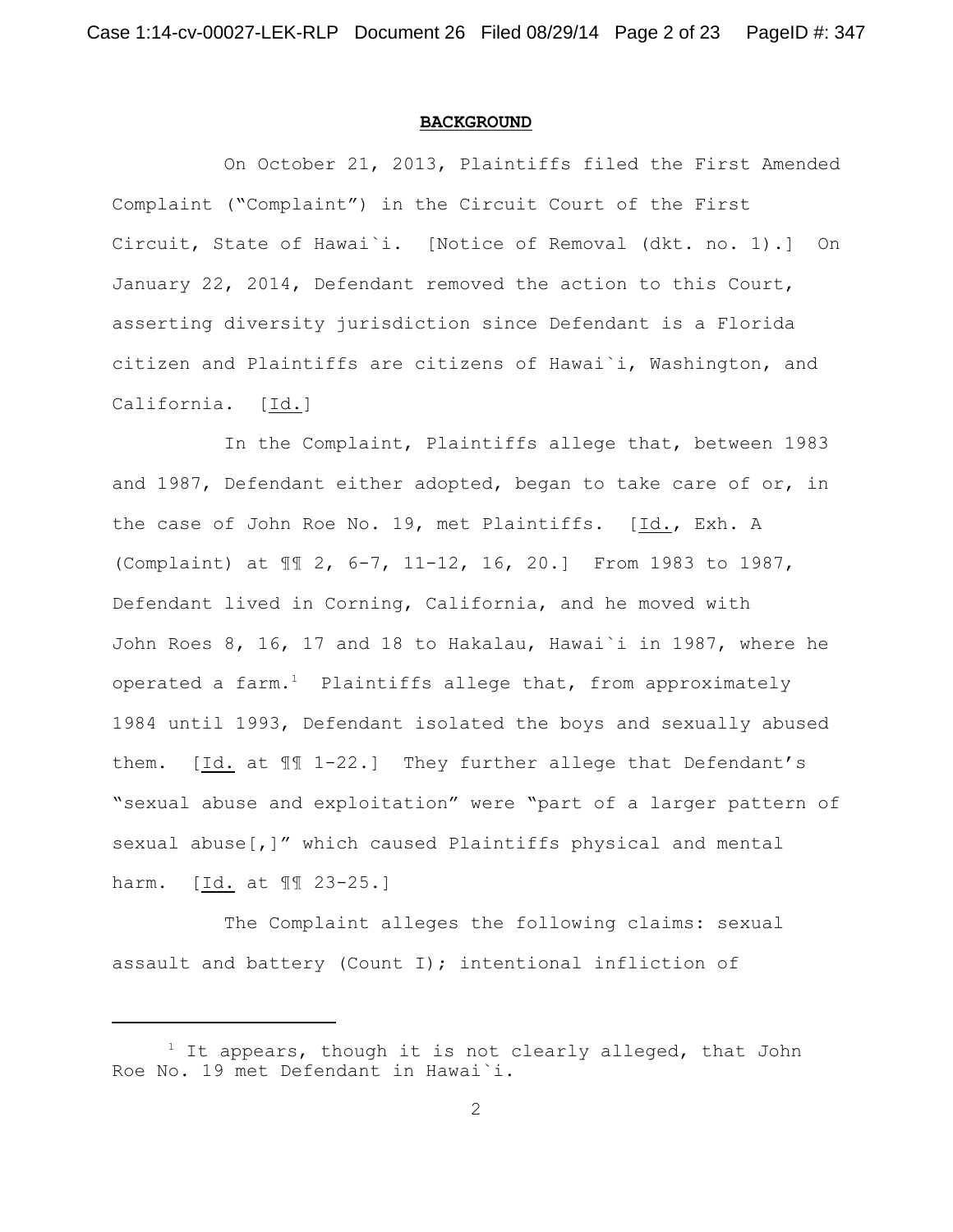emotional distress (Count II); grossly negligent infliction of emotional distress (Count III); and punitive damages (Count IV). Plaintiffs seek the following relief: general, special and punitive damages; attorneys' fees and costs; pre- and postjudgment interest; and all other appropriate relief. [Id. at pg. 12.]

#### **DISCUSSION**

Defendant challenges this lawsuit on two grounds: (1) that he was improperly served with process, and (2) that Haw. Rev. Stat. § 657-1.8(b) ("Section (b)"), under which Plaintiffs bring the lawsuit, is unconstitutional. The Court rejects both of these challenges for the reasons that follow.

#### **I. Service of Process**

Defendant moves to dismiss the Complaint due to insufficient process, pursuant to Fed. R. Civ. P. 12(b)(4). [Mem. in Supp. of Motion at 30-31.] In support of this part of the Motion, Defendant offers the declaration of his son, Prahlad Jamieson, who attests that he, Mr. Jamieson, never physically received any papers from the process server on January 2, 2014 because he let them fall to the ground and never picked them up or read them, and that the wind blew them away. [Id., Decl. of Prahlad Jamieson ("Jamieson Decl.").]

One way to properly serve an individual is to "leav[e] a copy of [the summons and the complaint] at the individual's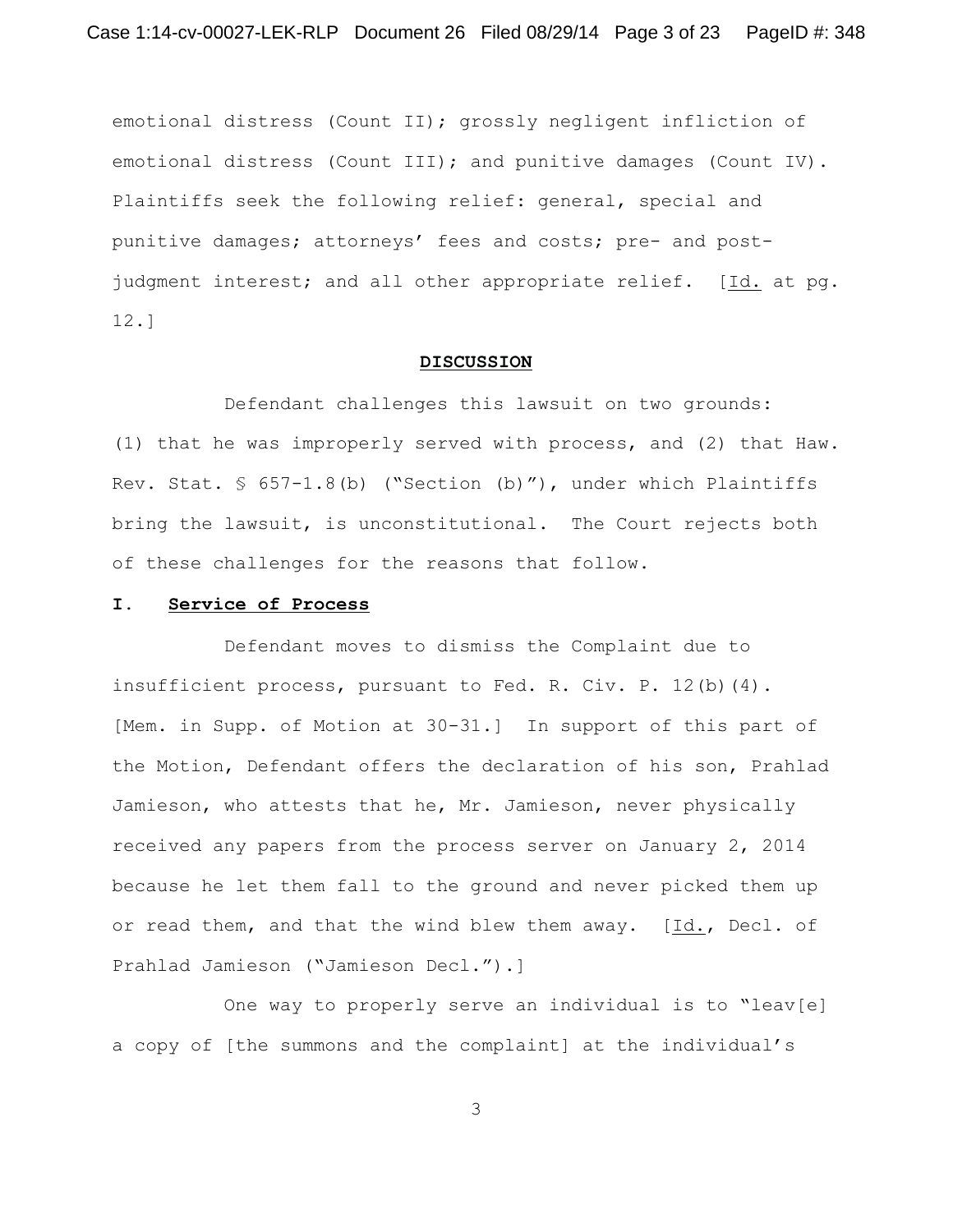dwelling or usual place of abode with someone of suitable age and discretion who resides there[.]" Fed. R. Civ. P.  $4(e)$  (2)(B); see also Haw. R. Civ. P. 4(d)(1)(A) (using nearly identical language). The Jamieson Declaration makes clear that Defendant was properly served by this method. First, Mr. Jamieson admits that the property where the papers were delivered was his and Defendant's home, that is, Defendant's "dwelling or usual place of abode." [Jamieson Decl. at 1.] Second, Mr. Jamieson's fourpage declaration demonstrates that he is of "suitable age and discretion," as confirmed by the declaration of the process server, Lynn Anderson, offered by Plaintiffs. [Mem. in Opp., Decl. of Lynn A. Anderson ("Anderson Decl.") at 3 (attesting that Jamieson "looked to be about 18").] Third, Mr. Jamieson attests that Ms. Anderson told him "something like, 'I have some papers for you.'" [Jamieson Decl. at 2.] While Mr. Jamieson denies having physically received the papers from her or that he even saw them until the next morning "strewn on the street," under the circumstances, Defendant was sufficiently served.

In addition, the Court affords considerable weight to the detailed statement by Ms. Anderson,<sup>2</sup> who describes Defendant's attempts to evade receipt of service, including by

 $2$  There is nothing in the record to dispute that Ms. Anderson was acting as an objective third-party in the matter, and that Ms. Anderson has more than twenty years experience as a process server. [Anderson Decl. at 1.]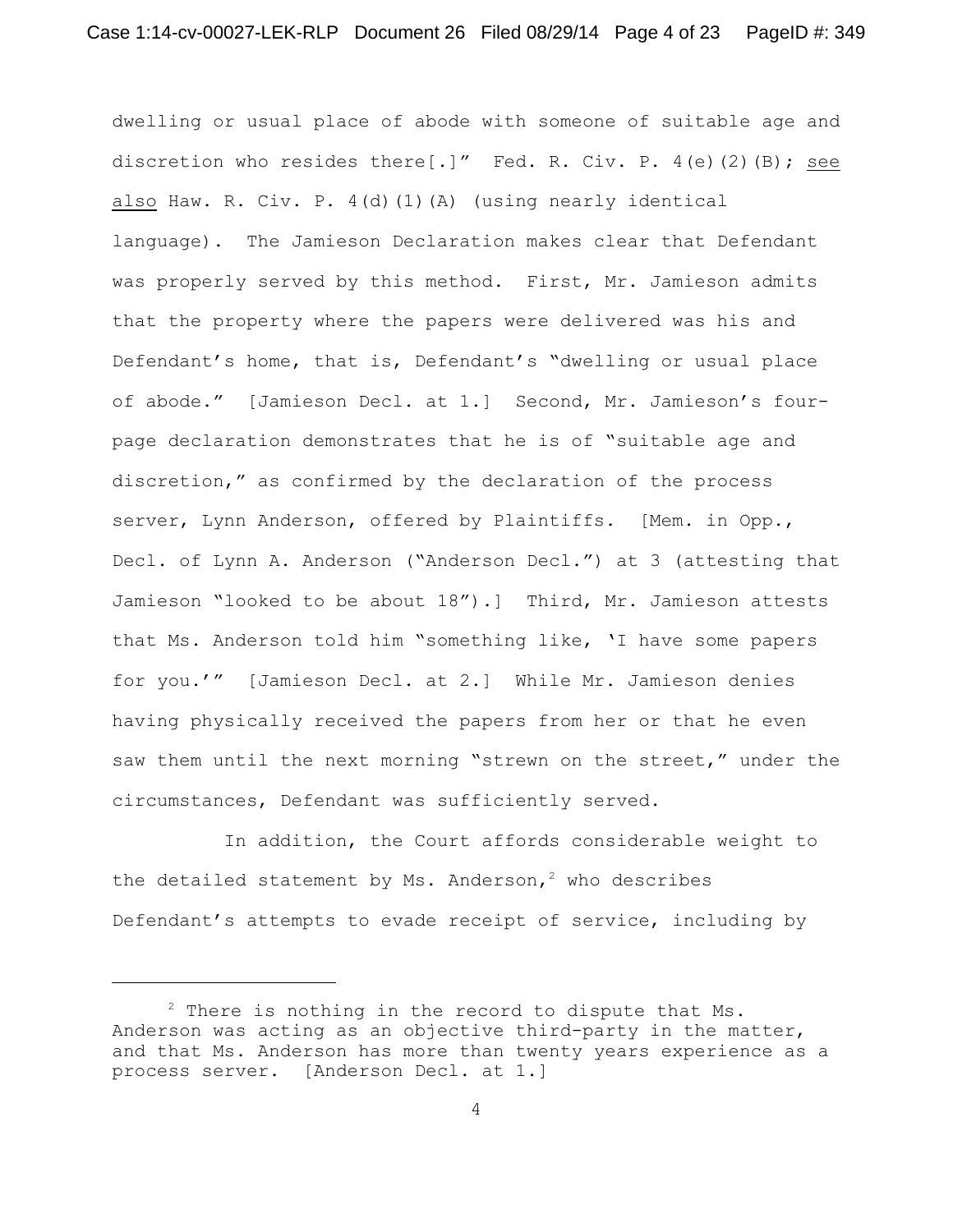not answering the front door, and rolling up the car window and driving directly past her when she attempted to serve him directly. [Anderson Decl. at 2-3.] In contrast to Mr. Jamieson, Ms. Anderson attests that she gave the papers to Mr. Jamieson, who took them, and then intentionally dropped them. [Id. at 3.]

Fed. R. Civ. P. 4 is "a flexible rule that should be liberally construed so long as a party receives sufficient notice of the complaint." S.E.C. v. Ross, 504 F.3d 1130, 1140 (9th Cir. 2007) (citation and internal quotation marks omitted). Not only does Defendant have notice of the Complaint (which he admitted in the Notice of Removal at  $\parallel$  1), he has engaged counsel who removed the case to this Court and now has briefed and argued this Motion. Moreover, this is in spite of apparent attempts to avoid service, see Anderson Decl. at 2-3; Mem. in Opp., Decl. of Mark Gallagher at  $\mathbb{II}$  3-4 & Exh. 1 (summons returned as "refused unclaimed, gate closed"). The Court FINDS that Ms. Anderson's actions more than suffice to fulfill the requirements of Rule 4, and thus Defendant has been sufficiently served. See Henderson v. United States, 517 U.S. 654, 672 (1996) (holding that "the core function of service is to supply notice of the pendency of a legal action, in a manner and at a time that affords the defendant a fair opportunity to answer the complaint and present defenses and objections" (footnote omitted)); cf. Doe v. Qi, 349 F. Supp. 2d 1258, 1275 & n.5 (N.D. Cal. 2004) (finding service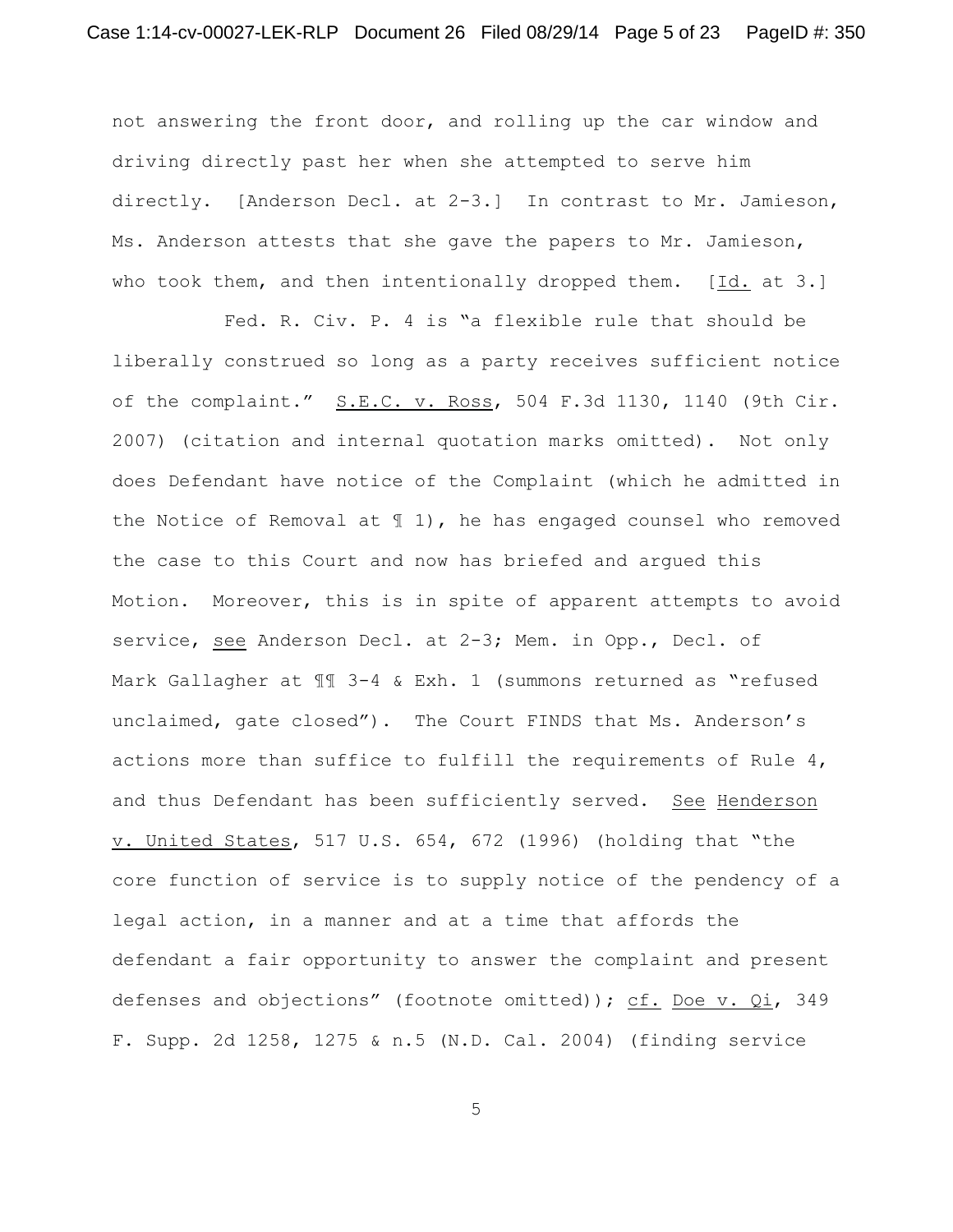proper and collecting cases where the defendants or their agents did not actually take possession of papers but were found to have been served). Thus, the Court DENIES the Motion as to Defendant's claim of insufficient service of process.

### **II. Constitutional Challenge**

The majority of Defendant's memorandum in support of the Motion focuses on his argument that Section (b) is unconstitutional under the United States and Hawai`i Constitutions, which the Court now considers in turn.

#### **A. Section (b)**

Haw. Rev. Stat. § 657-7, which was most recently amended in 1972, provides: "Actions for the recovery of compensation for damage or injury to persons or property shall be instituted within two years after the cause of action accrued, and not after, except as provided in section 657-13." Section 657-13 provides, *inter alia*, that individuals who are injured when they are minors can bring claims within two years of reaching age eighteen. Defendant argues that, under these sections, the latest any of Plaintiffs could have brought their claims would have been  $1994.3$  [Mem. in Supp. of Motion at  $4-5.$ ]

 $3$  Further, he argues that since none of Plaintiffs claim that they had repressed memories of the abuse, the Court may not toll accrual until discovery, as recognized in Dunlea v. Dappen, 83 Hawai`i 28, 36, 924 P.2d 196, 204 (1996) *abrogated on other grounds by* Hac v. Univ. of Hawaii, 102 Hawai`i 92, 73 P.3d 46 (2003). [Mem. in Supp. of Motion at 5.]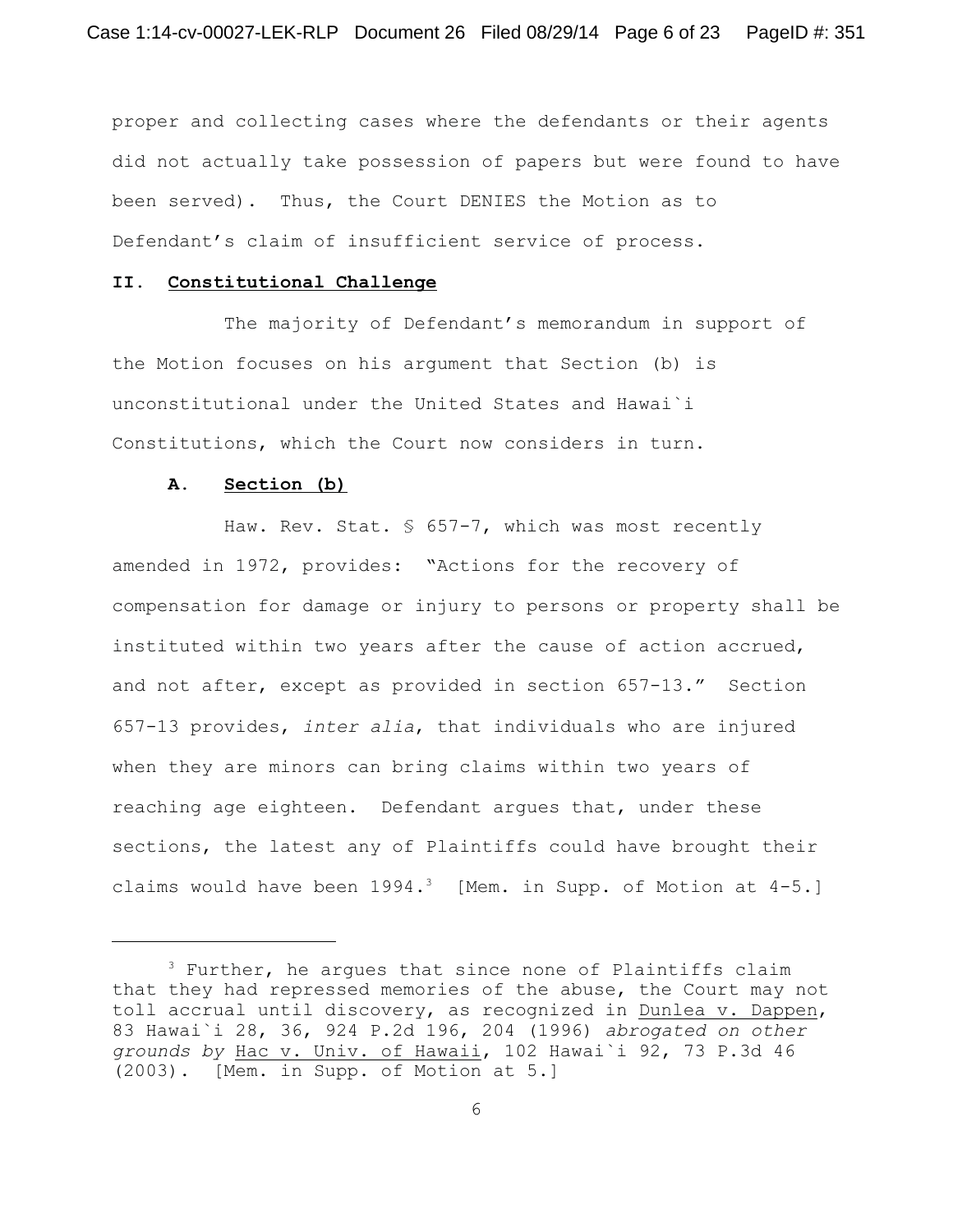On April 24, 2012, the Hawai`i Legislature approved – effective immediately – legislation extending the statute of limitations for damage actions brought by victims of childhood sexual abuse. In addition, the statute, codified at Haw. Rev. Stat. § 657-1.8, includes a two-year window (Section (b)) allowing purported victims to bring lawsuits that would have been barred by the prior statute of limitations.<sup>4</sup> Section  $657-1.8$ provides in pertinent part, as amended on June 20, 2014:

> (a) Notwithstanding any law to the contrary, except as provided under subsection (b), no action for recovery of damages based on physical, psychological, or other injury or condition suffered by a minor arising from the sexual abuse of the minor by any person shall be commenced against the person who committed the act of sexual abuse more than:

(1) Eight years after the eighteenth birthday of the minor or the person who committed the act of sexual abuse attains the age of majority, whichever occurs later; or

(2) Three years after the date the minor discovers or reasonably should have discovered that psychological injury or illness occurring after the age of minor's eighteenth birthday was caused by the sexual abuse,

whichever comes later.

. . . .

**(b) For a period of four years after April 24, 2012, a victim of child sexual abuse that occurred in this State may file a claim in a circuit court**

 $4$  Section (b) was extended another two years on June 20, 2014.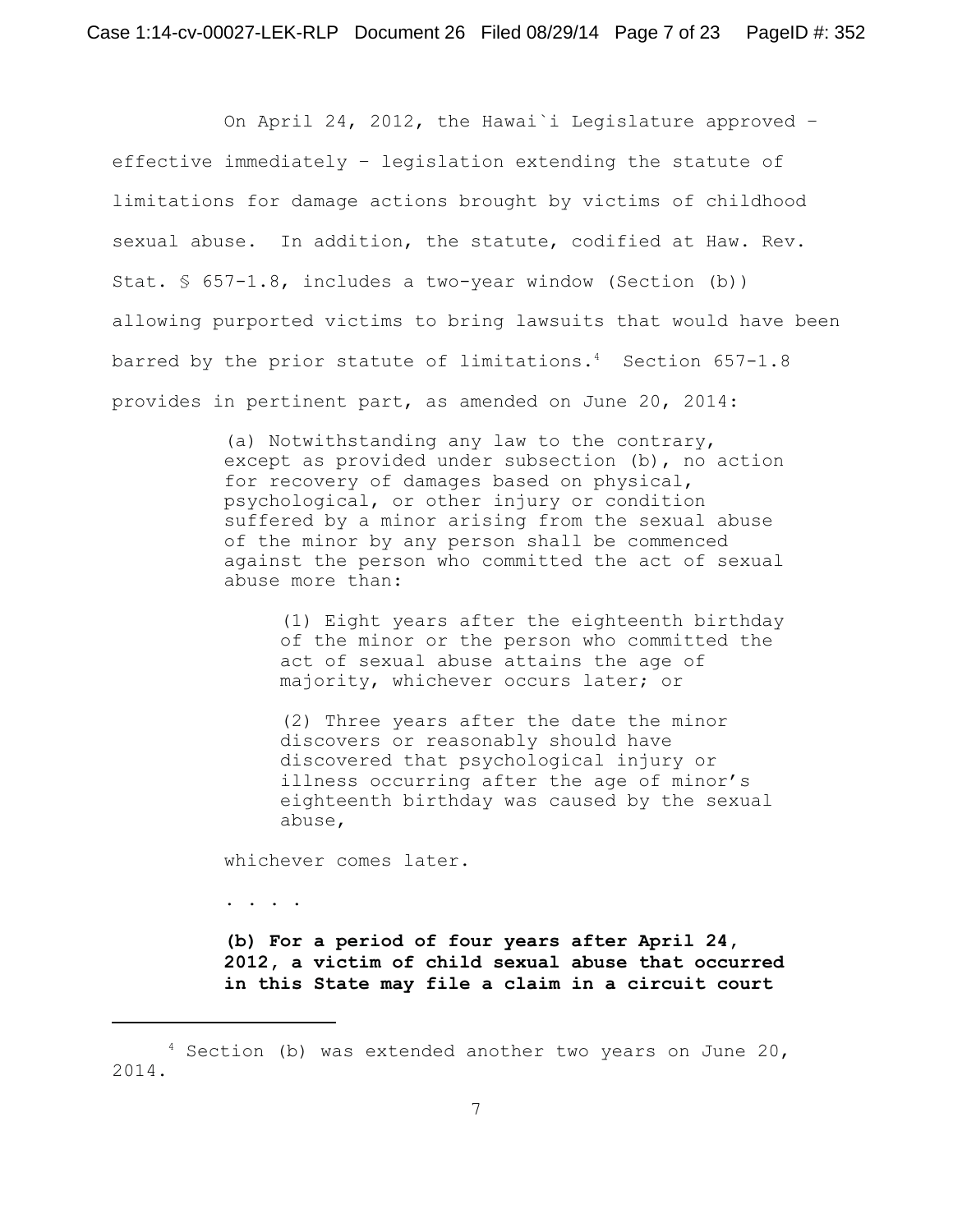**of this State against the person who committed the act of sexual abuse if the victim is barred from filing a claim against the victim's abuser due to the expiration of the applicable civil statute of limitations that was in effect prior to April 24, 2012.**

. . . .

(c) A defendant against whom a civil action is commenced may recover attorney's fees if the court determines that a false accusation was made with no basis in fact and with malicious intent. A verdict in favor of the defendant shall not be the sole basis for a determination that an accusation had no basis in fact and was made with malicious intent. The court shall make an independent finding of an improper motive prior to awarding attorney's fees under this section.

(d) In any civil action filed pursuant to subsection (a) or (b), a certificate of merit shall be filed by the attorney for the plaintiff, and shall be sealed and remain confidential. The certificate of merit shall include a notarized statement by a:

> (1) Psychologist licensed pursuant to chapter 465;

(2) Marriage and family therapist licensed pursuant to chapter 451J;

(3) Mental health counselor licensed pursuant to chapter 453D; or

(4) Clinical social worker licensed pursuant to chapter 467E;

who is knowledgeable in the relevant facts and issues involved in the action, who is not a party to the action.

The notarized statement included in the certificate of merit shall set forth in reasonable detail the facts and opinions relied upon to conclude that there is a reasonable basis to believe that the plaintiff was subject to one or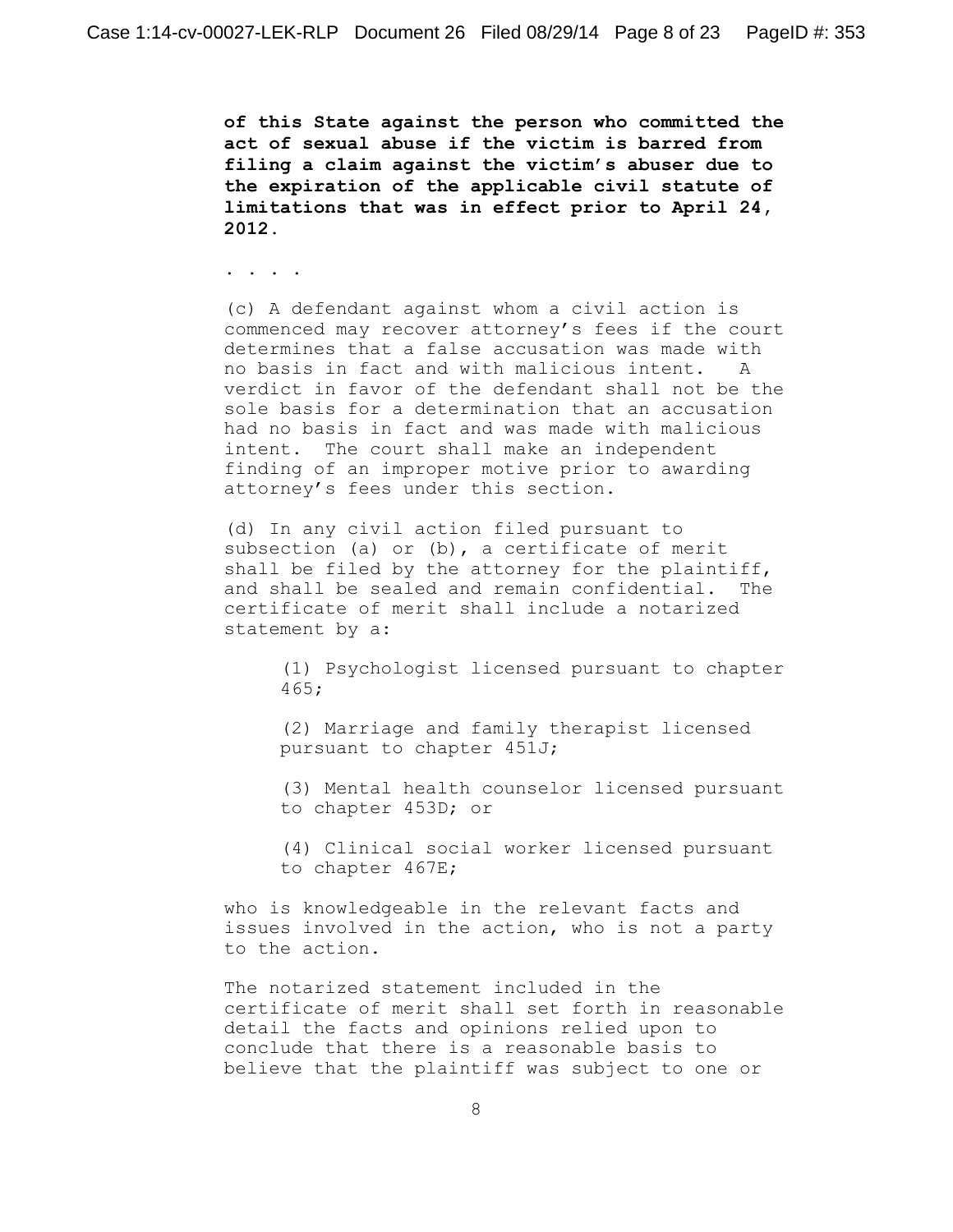more acts that would result in an injury or condition specified in [subsection] (a).

(Emphasis added; brackets in original.) Plaintiffs bring this lawsuit under Section (b), see Complaint at pg. 3, ¶ h ("Plaintiffs have satisfied the requirements of Hawaii Revised Statutes, Section 657, specifically Act 68 enacted in 2012."), which Defendant challenges.

#### **B. Facial Challenges**

Defendant has made clear – both in his memorandum in support of the Motion and through his counsel at the hearing on the Motion – that he is not bringing an "as applied" challenge to Section (b). The Court, therefore, limits its discussion and disposition to the facial challenges to Section (b) as presented in the Motion. Defendant brings his challenge pursuant to the United States and Hawai`i Constitutions.

#### **1. Federal Constitutional Challenge**

 The United States Supreme Court has held that "a plaintiff can only succeed in a facial challenge by establish[ing] that no set of circumstances exists under which the Act would be valid, i.e., that the law is unconstitutional in all of its applications." Wash. State Grange v. Wash. State Republican Party, 552 U.S. 442, 449 (2008) (alteration in Wash. State Grange) (citation and internal quotation marks omitted). Alternatively, "a facial challenge must fail where the statute has a plainly legitimate sweep." Id. (citation and internal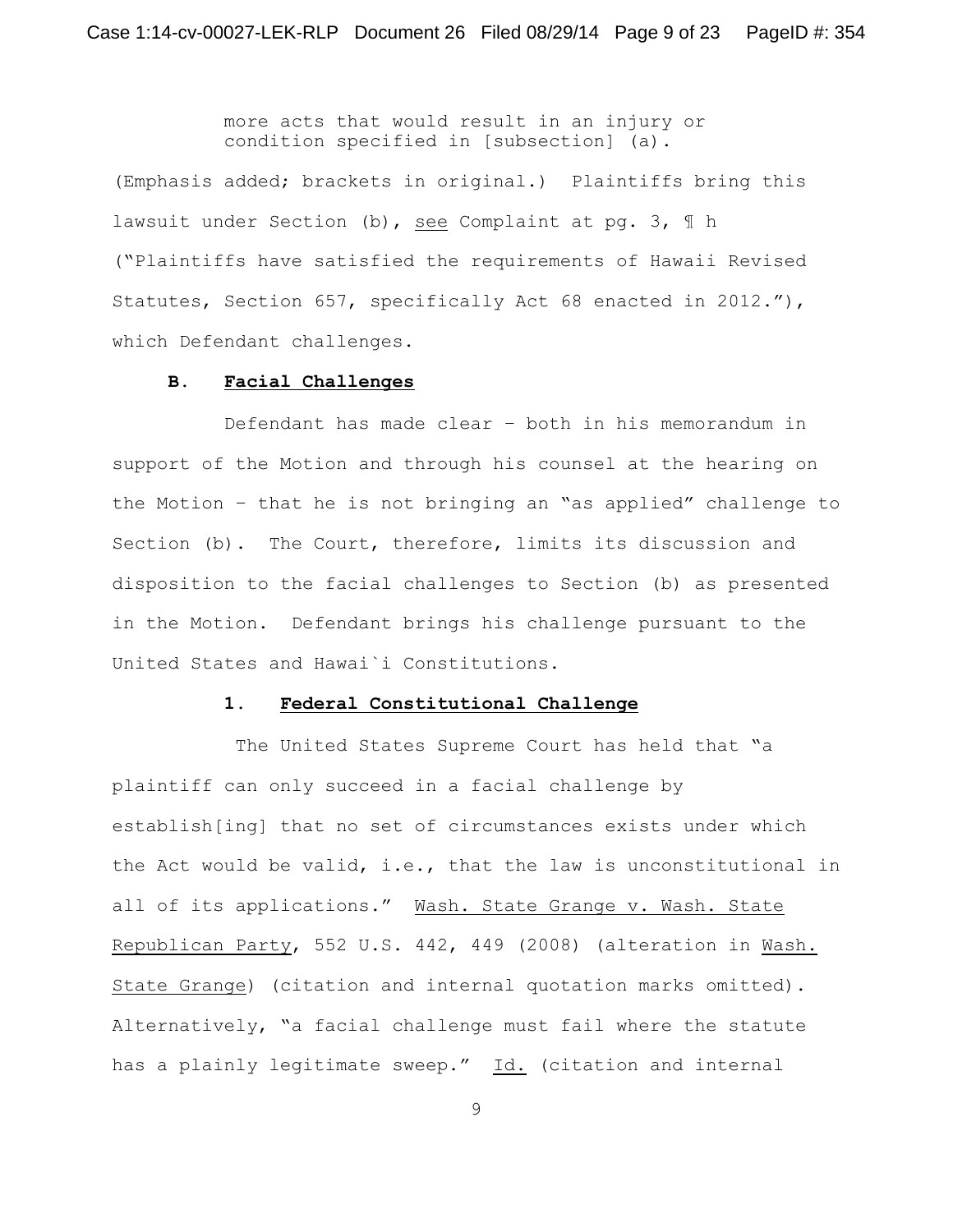quotation marks omitted).

Defendant has failed to make a sufficient showing under either of these tests.<sup>5</sup> The substance of his argument for facial unconstitutionality amounts to the following:

> "This is an incredibly unfair statute to any person against whom sex abuse allegations are made. Sex abuse allegations are easily made and difficult to refute. All that is required is a mere claim, based on no substantial evidence at all but the claim itself. Such allegations make the defendant out to be a 'monster' and put the defendant in the position of having to run around trying to secure potential witnesses from decades past." [Mem. in Supp. of Motion at 20.]

"This class of cases is subject to abuse, false allegations, lack of evidence, and extremely stale claims. Claims are easy to make - merely based on verbal claims often decades old with no other evidentiary support whatsoever - and hard to refute while the alleged sex abusers are publically humiliated and assumed to be guilty." [Id. at 22.]

While the Court acknowledges that there may be certain evidentiary aspects of Defendant's case, and others arising from twenty-year-old incidents, that make them difficult to defend

 $5$  The Supreme Court also recognizes a third test, finding a statute facially unconstitutional where a "substantial number of its applications are unconstitutional, judged in relation to the statute's plainly legitimate sweep." Wash. State Grange, 552 U.S. at 449 n.6 (citation and internal quotation marks omitted). However, it has expressly limited this overbreadth test to the first amendment context, see United States v. Stevens, 559 U.S. 460, 473 (2010), and only finds them successful where the parties specifically describe "the instances of arguable overbreadth[,]" Wash. State Grange, 552 U.S. at 449 n.6 (citation omitted). Defendant has not raised the argument, let alone shown why it should apply in this context or how Section (b) is overbroad. Therefore, the Court does not here analyze this test.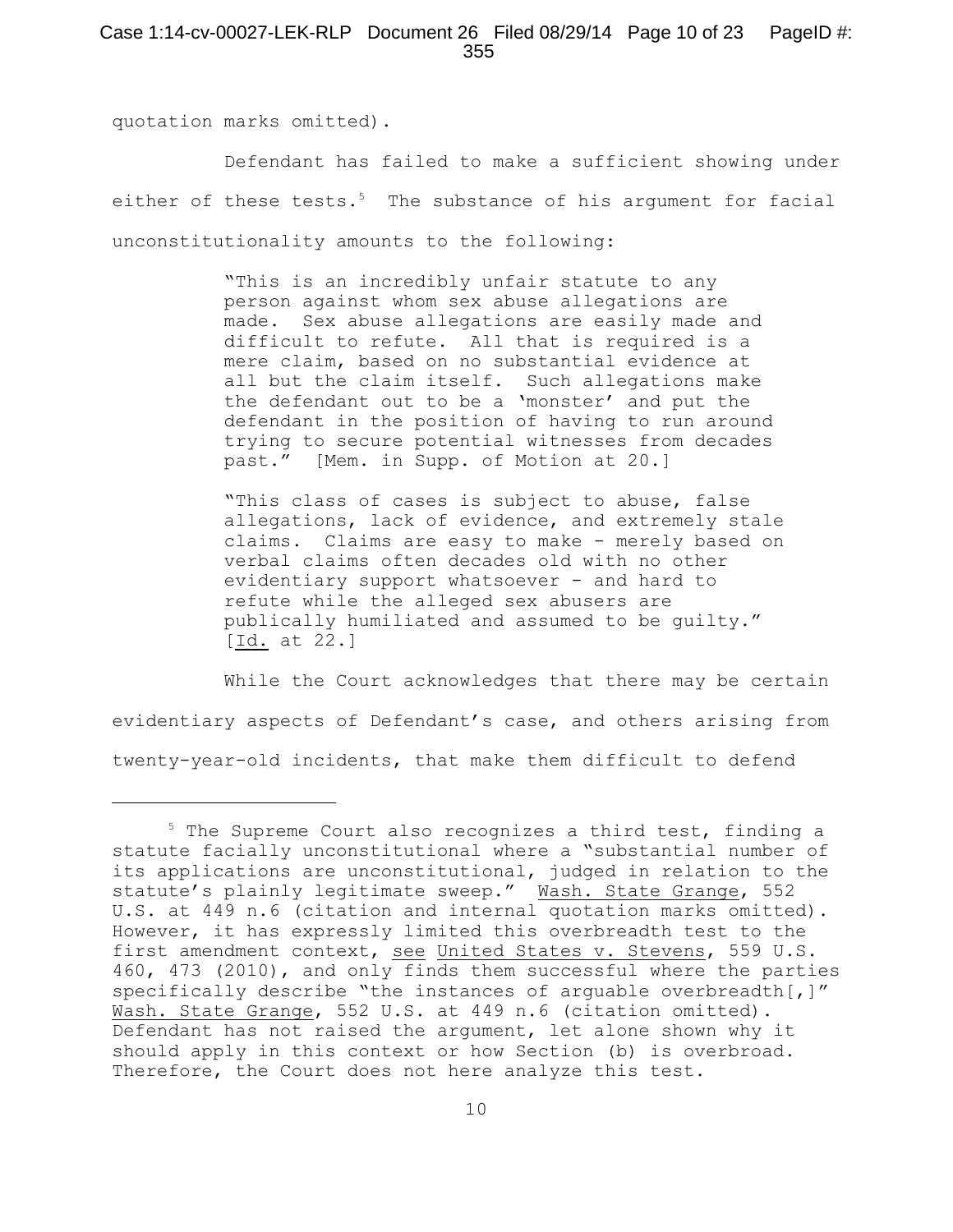## Case 1:14-cv-00027-LEK-RLP Document 26 Filed 08/29/14 Page 11 of 23 PageID #: 356

against, his arguments regarding unfairness fall far short of establishing that Section (b) is "unconstitutional in all of its applications." See Wash. State Grange, 552 U.S. at 449. For example, Section (b) could have the effect of reviving a claim that ran on April 23, 2012. Defendant makes no showing that such a claim would produce the same purported constitutional failings regarding staleness as with his case. Further, all sex abuse claims share some of the aspects that Defendant argues are unfair and, for this very reason,  $\frac{1}{5}$  657-1.8 includes safeguards such as the provision penalizing false claims and the certification requirement. See  $\frac{1}{5}$  657-1.8(c), (d). The Court CONCLUDES that, since Defendant has made an insufficient showing that Section (b) is unconstitutional as to all of its applications, his facial challenge under the federal constitution fails. 6

 $6$  Similarly, Defendant makes no showing that Section (b)'s sweep is illegitimate. See Wash. State Grange, 552 U.S. at 449. The purpose of the act that enacted  $\frac{1}{5}$  657-1.8, Act 68, was to respond to the facts that: "child sexual abuse is an epidemic that unfortunately is not adequately addressed because a vast majority of child sexual abuse victims fail to report their sexual assaults to the authorities"; "[s]tudies have estimated that between sixty to eighty percent of child sexual abuse victims withhold disclosure"; and "studies examining latency in disclosure report an average delay of three to eighteen years." Conf. Comm. Rep. No. 44-14, April 24, 2014, slip copy, at 2. Defendant does not attempt to show that the sweep of the act is too broad for its purpose, or argue that there should be a balancing of harms between the potential class of plaintiffs and defendants. For these reasons, the Motion fails under this test as well.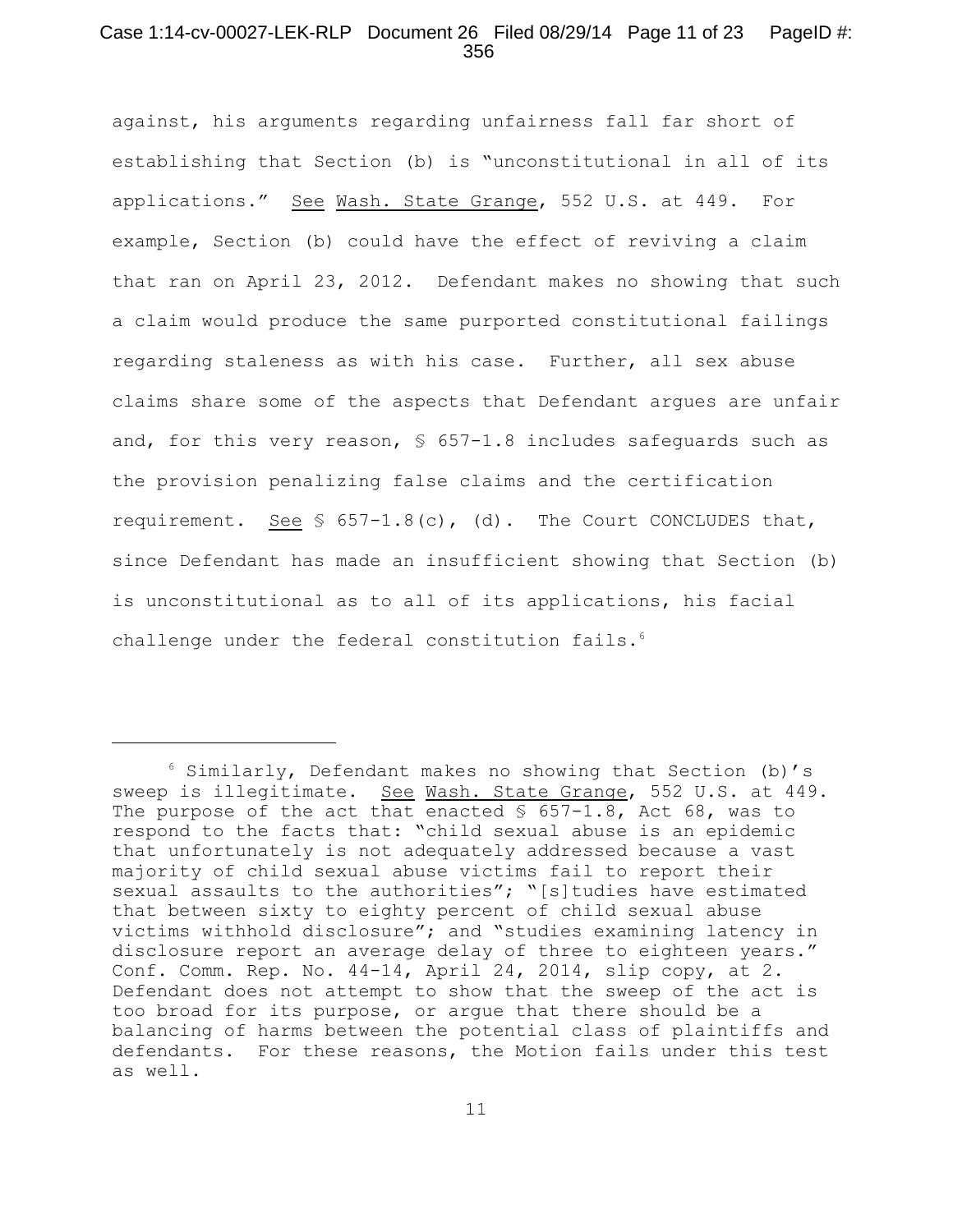## Case 1:14-cv-00027-LEK-RLP Document 26 Filed 08/29/14 Page 12 of 23 PageID #: 357

Further, Defendant's argument, based on an analysis of what he claims to be the only four Supreme Court cases addressing revived statutes of limitations (and a single Ninth Circuit case), does not change this result.<sup>7</sup> He argues, in essence, that the cases he analyzes stand for the proposition that statutes that revive claims and cause special hardships or oppressive effects on a class of defendants are presumptively facially unconstitutional. [Mem. in Supp. of Motion at 12.] This reading reverses the proper presumption and stretches these cases far beyond their holdings. Rather, together these cases (and others) hold that, since statutes of limitations extinguish remedies and not claims, it is proper for a legislature to set aside a statute of limitations so long as it does not affect a vested right, such as a right to real or personal property (or, at best, a vested reliance interest).

The rule is most extensively discussed in Chase Securities Corp. v. Donaldson, 325 U.S. 304 (1945), in which the

 $^7$  The four Supreme Court cases are Campbell v. Holt, 115 U.S. 620 (1885), Chase Securities Corp. v. Donaldson, 325 U.S. 304 (1945), International Union of Electrical, Radio & Machine Workers, AFL-CIO, Local 790 v. Robbins & Myers, Inc., 429 U.S. 229 (1976), and Plaut v. Spendthrift Farm, Inc., 514 U.S. 211 (1995). [Mem. in Supp. of Motion at 8-16, 19-24.] The Court questions whether these are, in fact, the only Supreme Court cases that address or are directly relevant to the issue. See, e.g., Gange Lumber Co. v. Rowley, 326 U.S. 295, 298 (1945) (addressing an amendment to the Washington Industrial Insurance Act, which the defendant argued had "been applied retroactively to revive a claim barred by the preexisting law, to its substantial detriment" (footnote omitted)).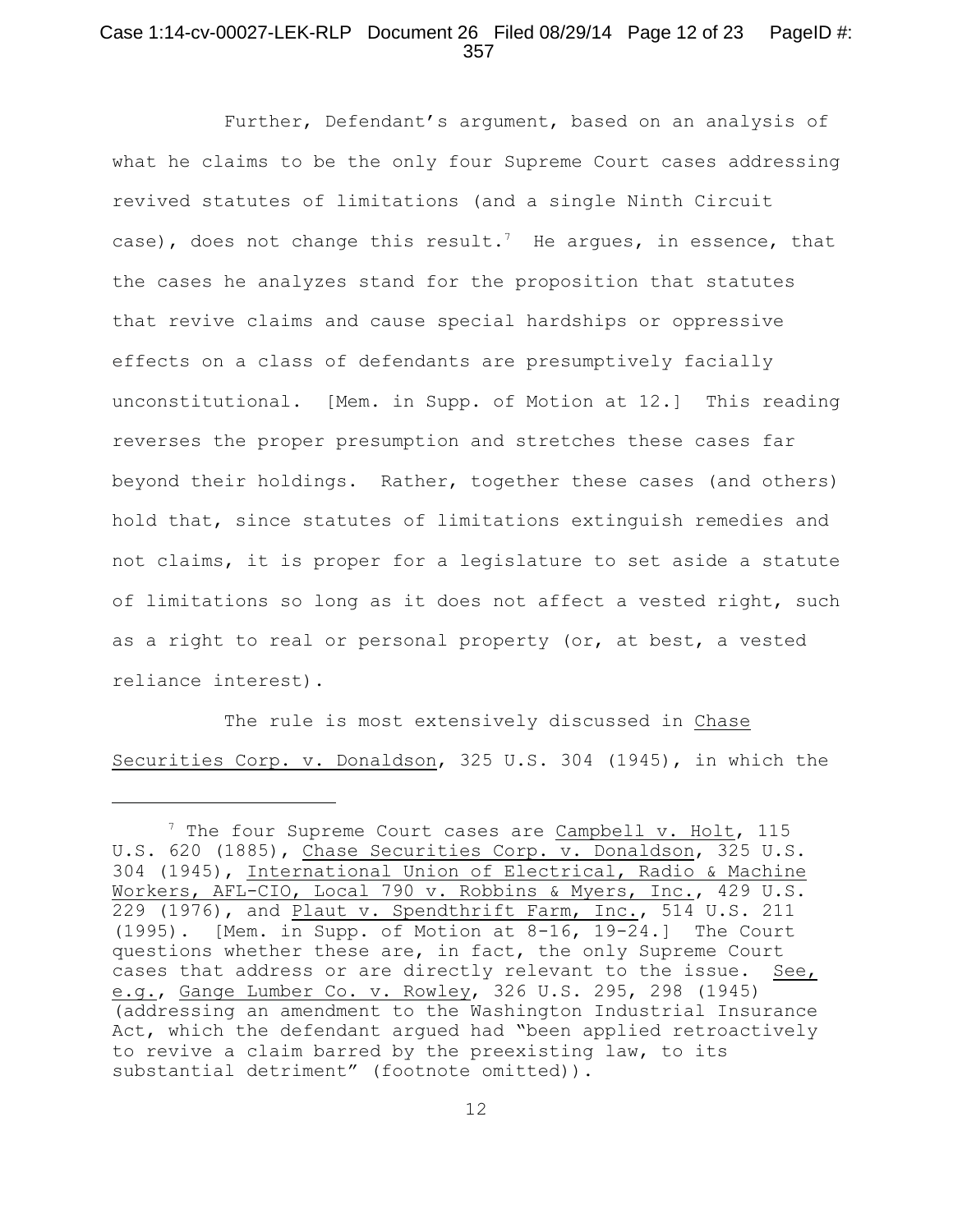### Case 1:14-cv-00027-LEK-RLP Document 26 Filed 08/29/14 Page 13 of 23 PageID #: 358

Supreme Court reconsidered and reaffirmed the holding of Campbell v. Holt, 115 U.S. 620 (1885).<sup>8</sup> Defendant quotes from these cases selectively and claims that they support his interpretation of the rule against retroactivity. However, the Chase Court's description of the holding of Campbell is quite clear:

> In Campbell v. Holt, supra, this Court held that where lapse of time has not invested a party with title to real or personal property, a state legislature, consistently with the Fourteenth Amendment, may repeal or extend a statute of limitations, even after right of action is barred thereby, restore to the plaintiff his remedy, and divest the defendant of the statutory bar. This has long stood as a statement of the law of the Fourteenth Amendment, and we agree with the court below that its holding is applicable here and fatal to the contentions of appellant.

Chase, 325 U.S. at 311-12 (footnote omitted).

This rule, which was expressly upheld in Chase, shows that it is not the revival of the claim that is repugnant to the constitution, but the taking of vested property. It has been reiterated by both the Supreme Court and the Ninth Circuit. See, e.g., Stogner v. California, 539 U.S. 607, 632 (2003) (citing Chase for the proposition that the extension of "an expired *civil*

 $8$  The other two cases, Robbins & Myers and Plaut focus on whether Congress intended the statutes at issue to be retroactive and whether retroactive revival, in cases that had actually been decided on statute of limitations grounds, impinged on the constitutional right of federal courts to make final judgments. Thus, neither are directly on point, and their short discussions of Chase support the Court's reading of that case and the rules it articulates. See Robbins & Myers, 429 U.S. at 243-44; Plaut, 514 U.S. at 229.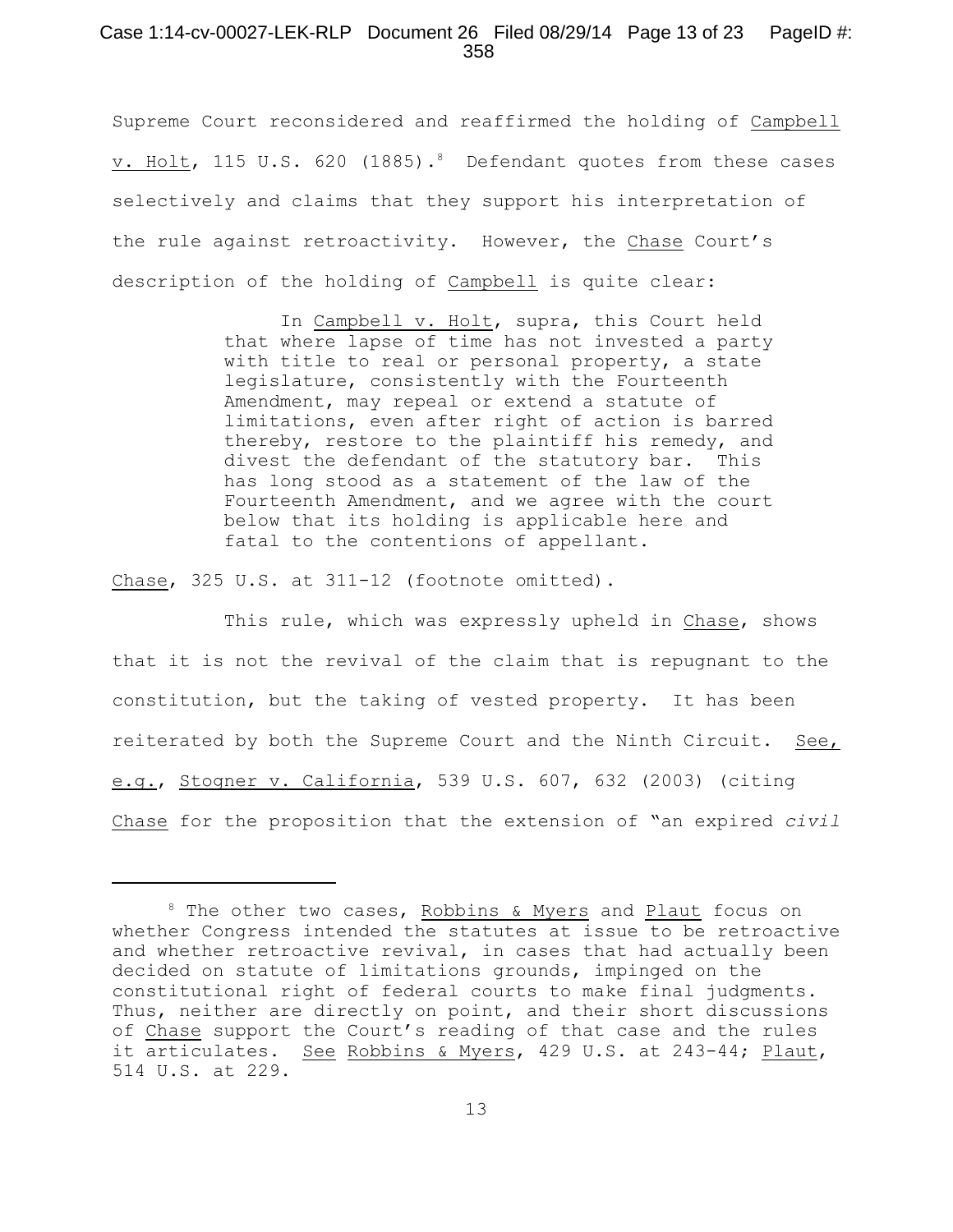## Case 1:14-cv-00027-LEK-RLP Document 26 Filed 08/29/14 Page 14 of 23 PageID #: 359

limitations period can unconstitutionally infringe upon a 'vested right'" (emphasis in Stogner)); Robbins & Myers, 429 U.S. at 243 (explaining that Chase "states the applicable constitutional test"); Cassirer v. Thyssen-Bornemisza Collection Found., 737 F.3d 613, 619-20 (9th Cir. 2013) ("Campbell applies only when the property at issue had vested and had become the defendant's. . . . Accordingly, we have explained that '[w]here a lapse of time has not invested a party with title to real or personal property, a state legislature may extend a lapsed statute of limitations without violating the fourteenth amendment, regardless of whether the effect is seen as creating or reviving a barred claim.'" (some alterations in Cassirer) (quoting Starks v. S.E. Rykoff Co., 673 F.2d 1106, 1109 (9th Cir. 1982)).

Defendant does not argue that Section (b) has taken a vested right from him. Nor can he. The only thing that has been taken from him by Section (b) is his immunity from lawsuits for alleged child sex abuse. And that immunity was created in  $\S$  657-7 and § 657-13 by the same legislature that took it away with the passage of Section (b). Chase shows that this does not violate Defendant's due process rights and explains why:

> **Statutes of limitation** find their justification in necessity and convenience rather than in logic. They represent expedients, rather than principles. They are practical and pragmatic devices to spare the courts from litigation of stale claims, and the citizen from being put to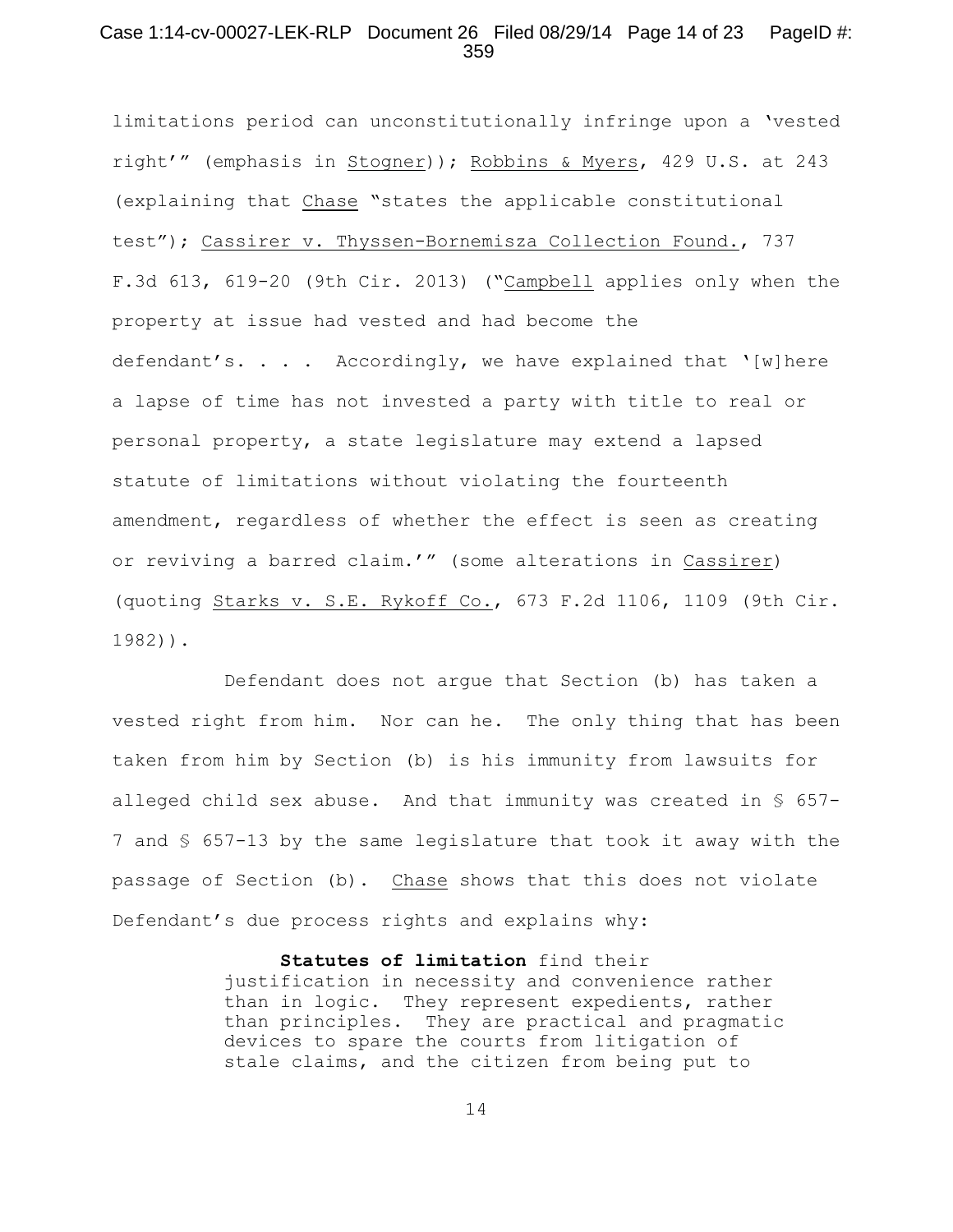his defense after memories have faded, witnesses have died or disappeared, and evidence has been lost. Order of Railroad Telegraphers v. Railway Express Agency, 321 U.S. 342, 349, 64 S. Ct. 582, 586, 88 L. Ed. 788. They are by definition arbitrary, and their operation does not discriminate between the just and the unjust claim, or the voidable and unavoidable delay. **They have come into the law not through the judicial process but through legislation. They represent a public policy about the privilege to litigate. Their shelter has never been regarded as what now is called a "fundamental" right or what used to be called a "natural" right of the** individual. He may, of course, have the protection of the policy while it exists, but the history of pleas of limitation shows them to be **good only by legislative grace and to be subject to a relatively large degree of legislative control.**

This Court, in Campbell v. Holt, adopted as a working hypothesis, as a matter of constitutional law, the view that statutes of limitation go to matters of remedy, not to destruction of fundamental rights. . . .

Chase, 325 U.S. at 314 (footnote omitted) (emphases added); see also Honda Motor Co., Ltd. v. Coons, 469 U.S. 1123, 1126 (1985) ("[S]tatutes of limitations represent a public policy decision about the privilege to litigate. Their shelter has never been a fundamental or natural right, but is provided only by legislative grace, subject to a relatively large degree of legislative control."). Chase allows the Hawai`i legislature to do exactly what it did in passing Section (b): to use its "large degree of legislative control" to change the statute of limitations for a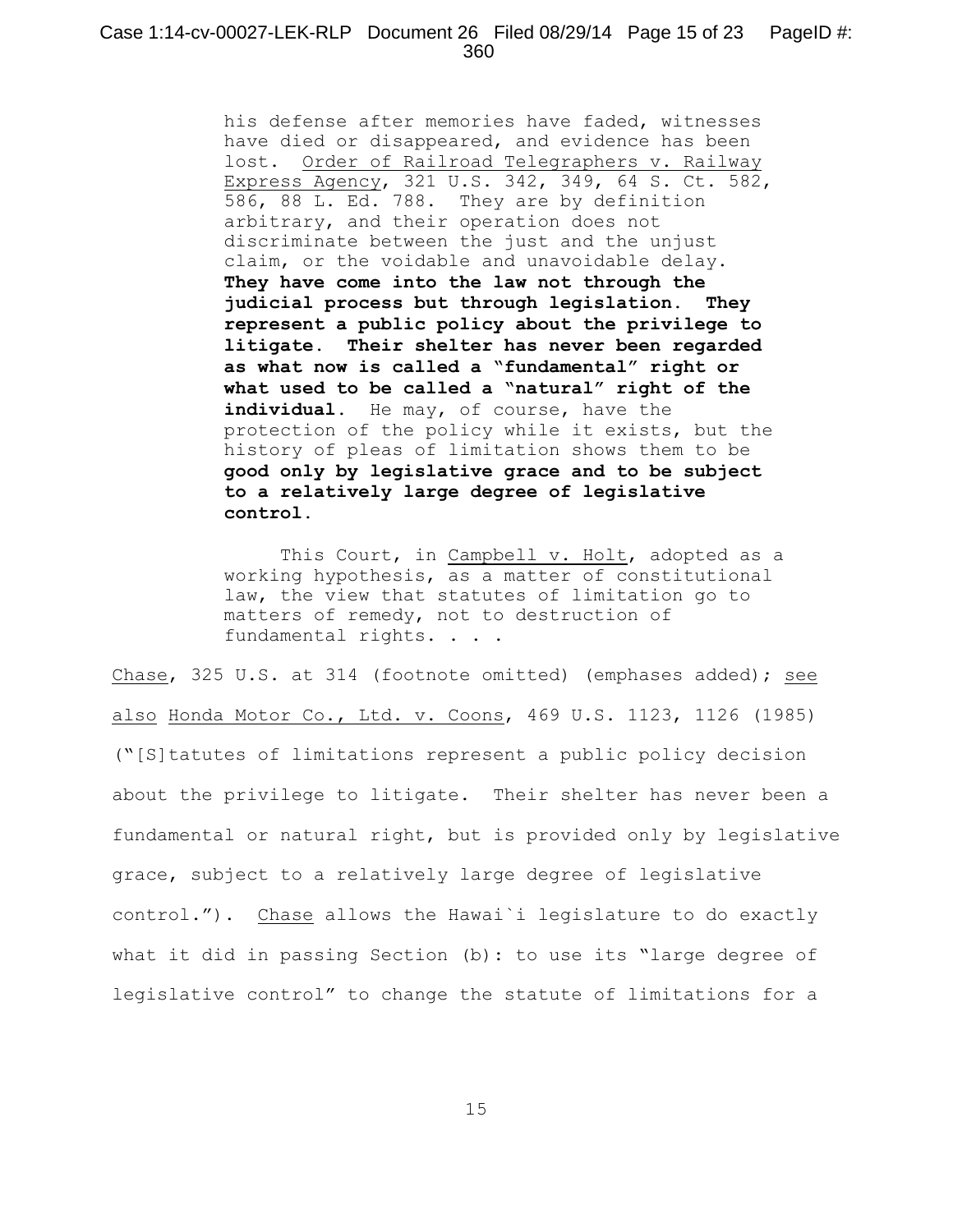## Case 1:14-cv-00027-LEK-RLP Document 26 Filed 08/29/14 Page 16 of 23 PageID #: 361

class of cases. 9

At best, Chase may stand for the proposition that, where the extension of a statute of limitations creates "special hardships or oppressive effects" on a class of individuals **because they have relied on the original statute of limitations in creating a course of conduct**, a statute may be unconstitutional. See Chase, 325 U.S. at 315. Defendant quotes a short section of Chase to argue that Section (b) causes him, and those similarly situated, to experience "special hardships or oppressive effects" and, thus, violates his due process rights. [Mem. in Supp. of Motion at 12-13.] However, the complete quotation provides for a much narrower exception:

> The essential holding in Campbell v. Holt, so far as it applies to this case, is sound and should not be overruled. The Fourteenth Amendment does not make an act of state legislation void merely because it has some retrospective operation. What it does forbid is taking of life, liberty or property without due process of law. **Some rules of law probably could not be changed retroactively without hardship and oppression, and this whether wise or unwise in their origin.** Assuming that statutes of limitation like other types of legislation could be so manipulated that their retroactive effects would offend the

<sup>&</sup>lt;sup>9</sup> Another line of cases, described in Chase, limits this rule insofar as some statutes that create new causes of action expressly tie limitations periods to the substance of those actions. In those cases, the running of the statutes may actually cause the rights to vest. Chase, 325 U.S. at 312 n.8 (limiting William Danzer & Co. v. Gulf & Ship Island R. Co., 268 U.S. 633 (1925), and Davis v. Mills, 194 U.S. 451 (1904)). However, this is not the situation before the Court, and Defendant does not argue that it is.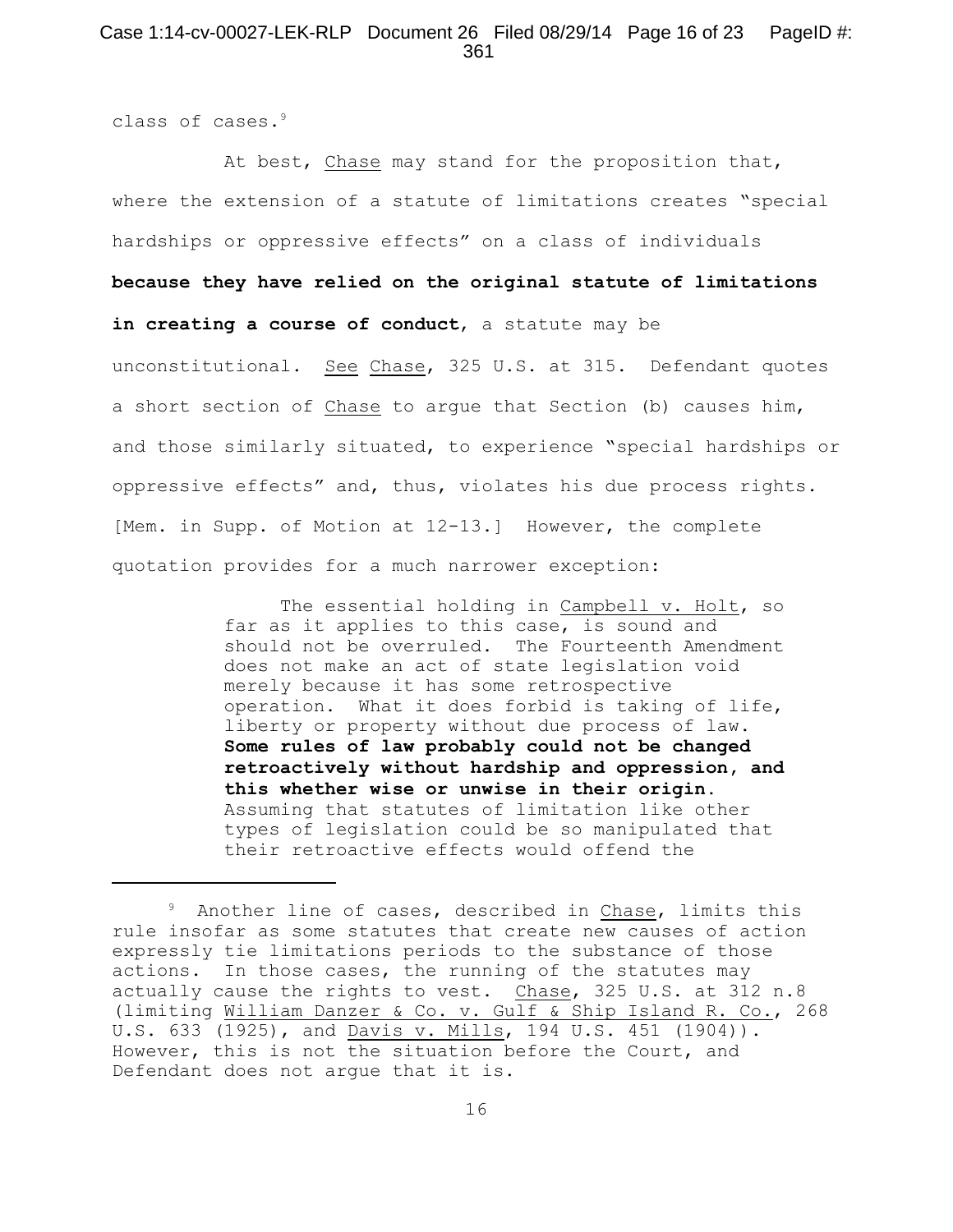Constitution, certainly it cannot be said that lifting the bar of a statute of limitation so as to restore a remedy lost through mere lapse of time is per se an offense against the Fourteenth Amendment. Nor has the appellant pointed out special hardships or oppressive effects which result from lifting the bar in this class of cases with retrospective force. **This is not a case where appellant's conduct would have been different if the present rule had been known and the change foreseen. It does not say, and could hardly say, that it sold unregistered stock depending on a statute of limitation for shelter from liability.** The nature of the defenses shows that no course of action was undertaken by appellant on the assumption that the old rule would be continued. **When the action was commenced, it no doubt expected to be able to defend by invoking Minnesota public policy that lapse of time had closed the courts to the case, and its legitimate hopes have been disappointed. But the existence of the policy at the time the action was commenced did not, under the circumstances, give the appellant a constitutional right against change of policy before final adjudication. Whatever grievance appellant may have at the change of policy to its disadvantage, it had acquired no immunity from this suit that has become a federal constitutional right.** . . .

Chase, 325 U.S. at 315 (emphases added). Rather than creating the broad rule that Defendant advocates, the Supreme Court left open the possibility that, in certain circumstances, a party might successfully argue that its detrimental reliance on a statute of limitations could, essentially, create a vested interest. Defendant does not provide any case that invalidated a statute based on this standard, nor any facts that he or other similarly situated individuals detrimentally relied on the former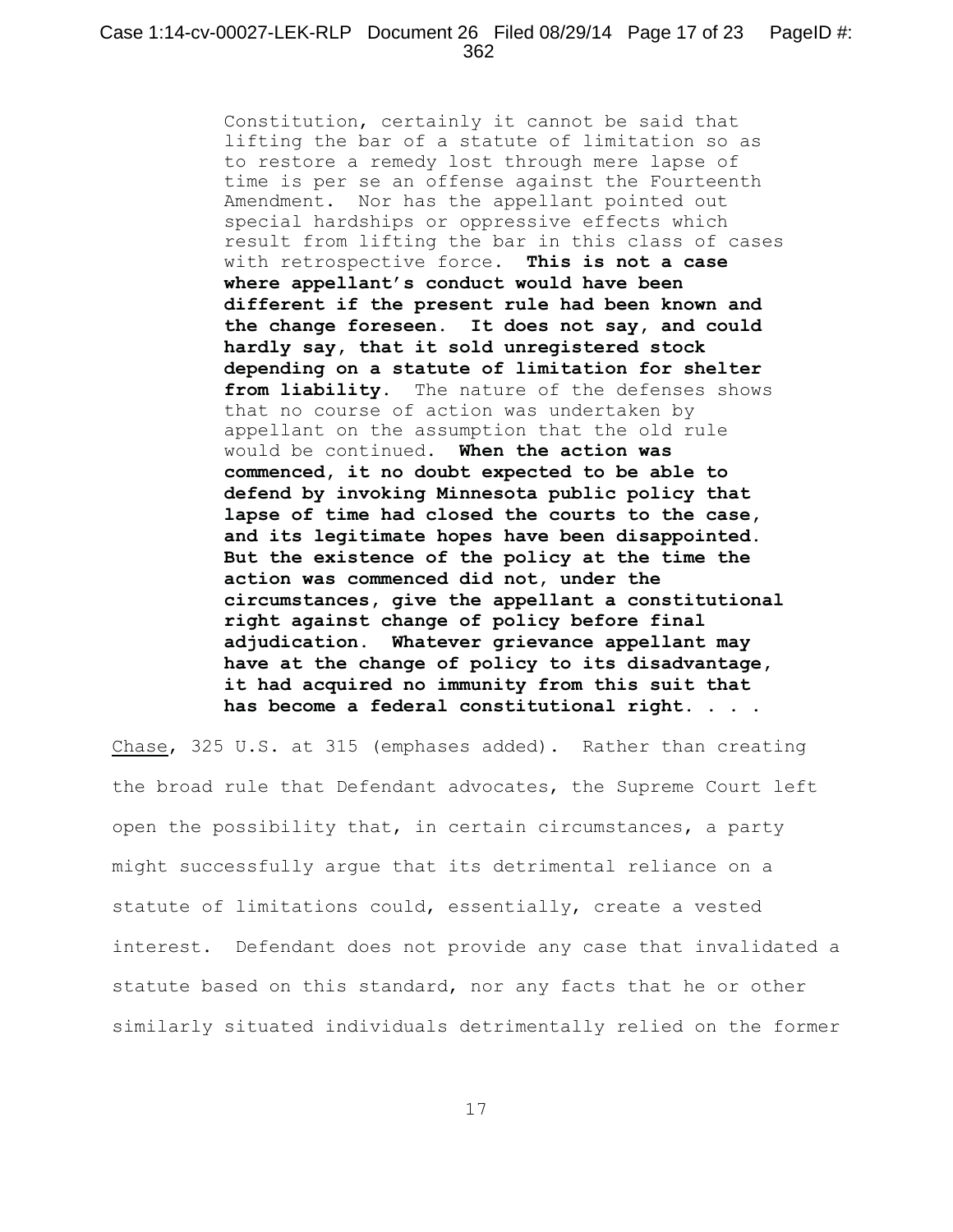## Case 1:14-cv-00027-LEK-RLP Document 26 Filed 08/29/14 Page 18 of 23 PageID #: 363

statute of limitations.<sup>10</sup> Thus, even if there were a plausible constitutional argument based on detrimental reliance, Defendant's showing is insufficient here. For all of these reasons, the Court REJECTS Defendant's federal constitutional challenge and DENIES this part of the Motion.<sup>11</sup>

#### **2. Hawai`i State Constitutional Challenge**

Defendant requests that this Court certify the question of whether Section (b) violates the Due Process Clause of the Hawai`i Constitution to the Hawai`i Supreme Court. [Mem. in Supp. of Motion at 8, 24.]

"This court may certify a question to the Hawaii Supreme Court when it concerns 'law of Hawaii that is determinative of the cause and  $\ldots$  there is no clear controlling precedent in the Hawaii judicial decisions . . . ."

 $10$  Nor can the Court imagine a set of facts that would allow alleged child sex offenders to evade lawsuits by arguing that in the ensuing years they had based their conduct on a short statute of limitations.

 $11$  Although not binding on this Court or on Hawai'i state courts, this Court notes that its conclusion is consistent with other decisions addressing statutes similar to Section (b), that create open periods for filing previously-barred child sexual abuse claims. See Melanie H. v. Doe 1, Civil No. 04-1596WQH-(WMc), slip op. at 16, 19 (rejecting argument that California's SB 1779, which created a one-year open window for child sex abuse claims, "unconstitutionally vitiate[d] vested property rights" and, quoting Chase to reject facial due process challenge); Sheehan v. Oblates of St. Francis de Sales, 15 A.3d 1247, 1252, 1258-59 (Del. 2011) (relying on Chase and Campbell and rejecting the same arguments as to one-year window created by 10 Del. C. § 8145).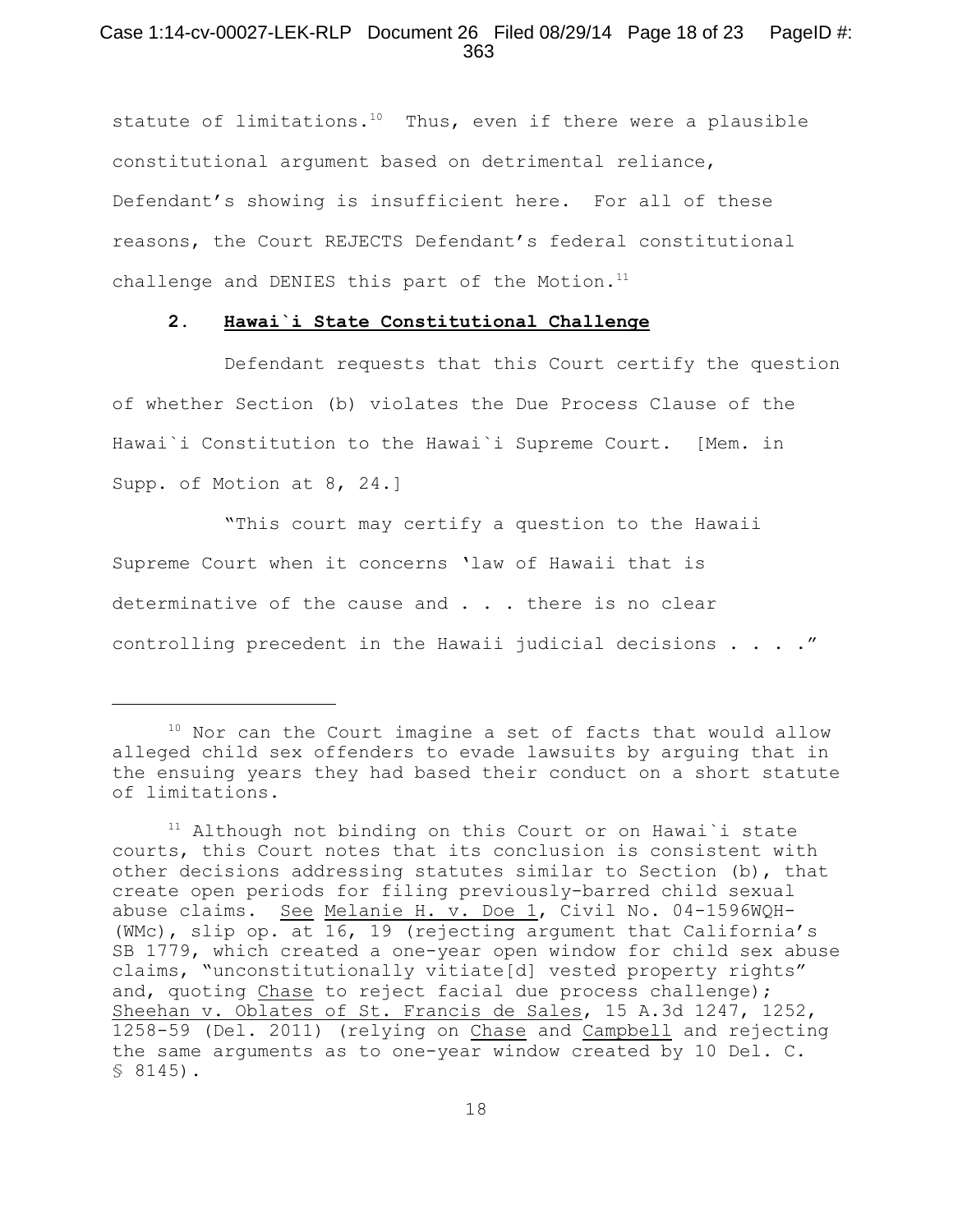## Case 1:14-cv-00027-LEK-RLP Document 26 Filed 08/29/14 Page 19 of 23 PageID #: 364

Saiki v. LaSalle Bank Nat'l Ass'n as Tr. for Structured Asset Inv. Loan Trust Series 2003-BC2, Civil No. 10-00085 JMS/LEK, 2011 WL 601139, at  $*6$  (D. Hawai'i Feb. 10, 2011) (quoting Haw. R. App. P. 13(a)). The court, however, should not certify questions when the answer is reasonably clear and the court can, using its best judgment, predict how the Hawai`i Supreme Court would decide the issue. See id. (citing Helfand v. Gerson, 105 F.3d 530, 537 (9th Cir. 1997); Pai`Ohana v. United States, 875 F. Supp. 680, 700 (D. Haw. 1995)). Since the answer here is reasonably clear, the Court denies the request.

The Hawai'i Supreme Court, "as a general matter, has long adhered to the proposition that (1) legislative enactments are presumptively constitutional; (2) a party challenging a statutory scheme has the burden of showing unconstitutionality beyond a reasonable doubt; and (3) the constitutional defect must be clear, manifest, and unmistakable." In re Guardianship of Carlsmith, 113 Hawai`i 236, 239, 151 P.3d 717, 720 (2007) (citation and internal quotation marks omitted). It has also recognized that a "facial challenge, by nature, implicates no facts in particular as it is purely a question of law." Jou v. Dai-Tokyo Royal State Ins. Co., 116 Hawai`i 159, 166, 172 P.3d 471, 478 (2007) (citations omitted). For the same reasons as stated above, see *supra* Section II.B.1., the Court concludes that it is reasonably clear that the Hawai`i Supreme Court would hold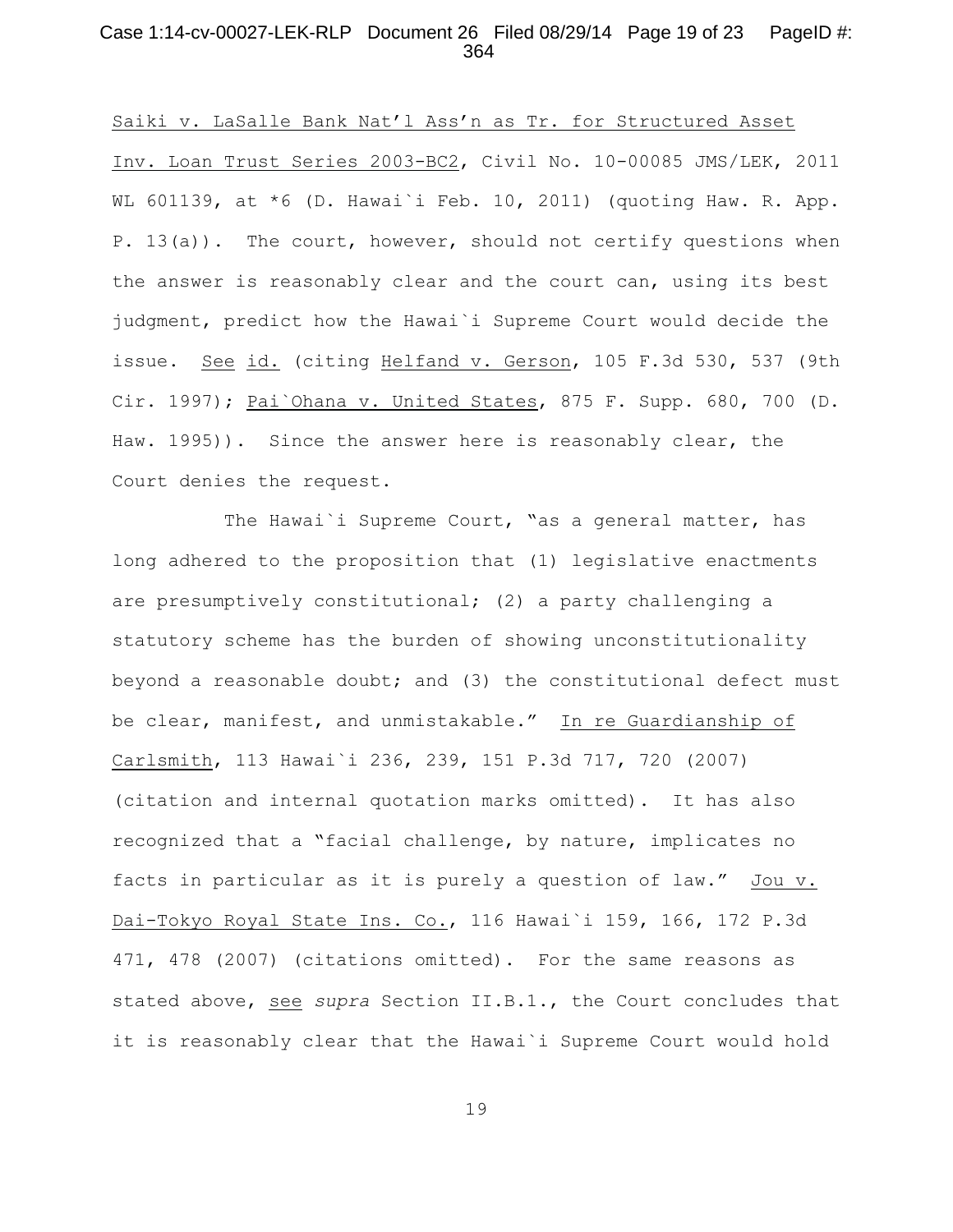#### Case 1:14-cv-00027-LEK-RLP Document 26 Filed 08/29/14 Page 20 of 23 PageID #: 365

that Defendant's bare claims of unfairness are insufficient to show unconstitutionality beyond a reasonable doubt, and that the purported defect is "clear, manifest, and unmistakable."

The Court's conclusion is bolstered by Hawai`i Supreme Court cases discussed by both Plaintiffs and Defendant, which found statutes, that extended indefinitely statutes of limitations on civil claims, constitutional. See Mem. in Supp. of Motion at 24-30; Mem. in Opp. at 4,  $6-7.^{12}$  In particular, in Roe v. Doe, 59 Haw. 259, 581 P.2d 310 (1978), the Hawai`i Supreme Court rejected a due process challenge to an amendment to Hawaii's Uniform Parentage Act, Haw. Rev. Stat. Chapter 584, that created a three-year window, similar to Section (b), which revived all paternity suits barred by statutes of limitations. The Hawai`i Supreme Court applied, *inter alia*, Campbell, Chase and Robbins & Myers, and found that the defendant fathers had no vested right to immunity from paternity suits. Roe, 59 Haw. at 265-69, 581 P.2d at 315-17. The Hawai`i Supreme Court explained:

 $12$  The Court notes that, in addition to the Hawai'i Supreme Court cases, Plaintiffs' memorandum in opposition to the Motion cites to numerous court orders that are not readily available. Plaintiffs' failure to attach copies of these orders to their memorandum violates Rule LR7.6 of the Local Rules of Practice of the United States District Court for the District of Hawai`i, and the Court will not consider such orders in the future. See Local Rule LR7.6 ("If citation is made to an authority that is not easily available through Westlaw, Lexis/Nexis, or a comparably accessible service, two (2) courtesy copies of the authority shall be submitted to the court concurrently with the document containing the citation.").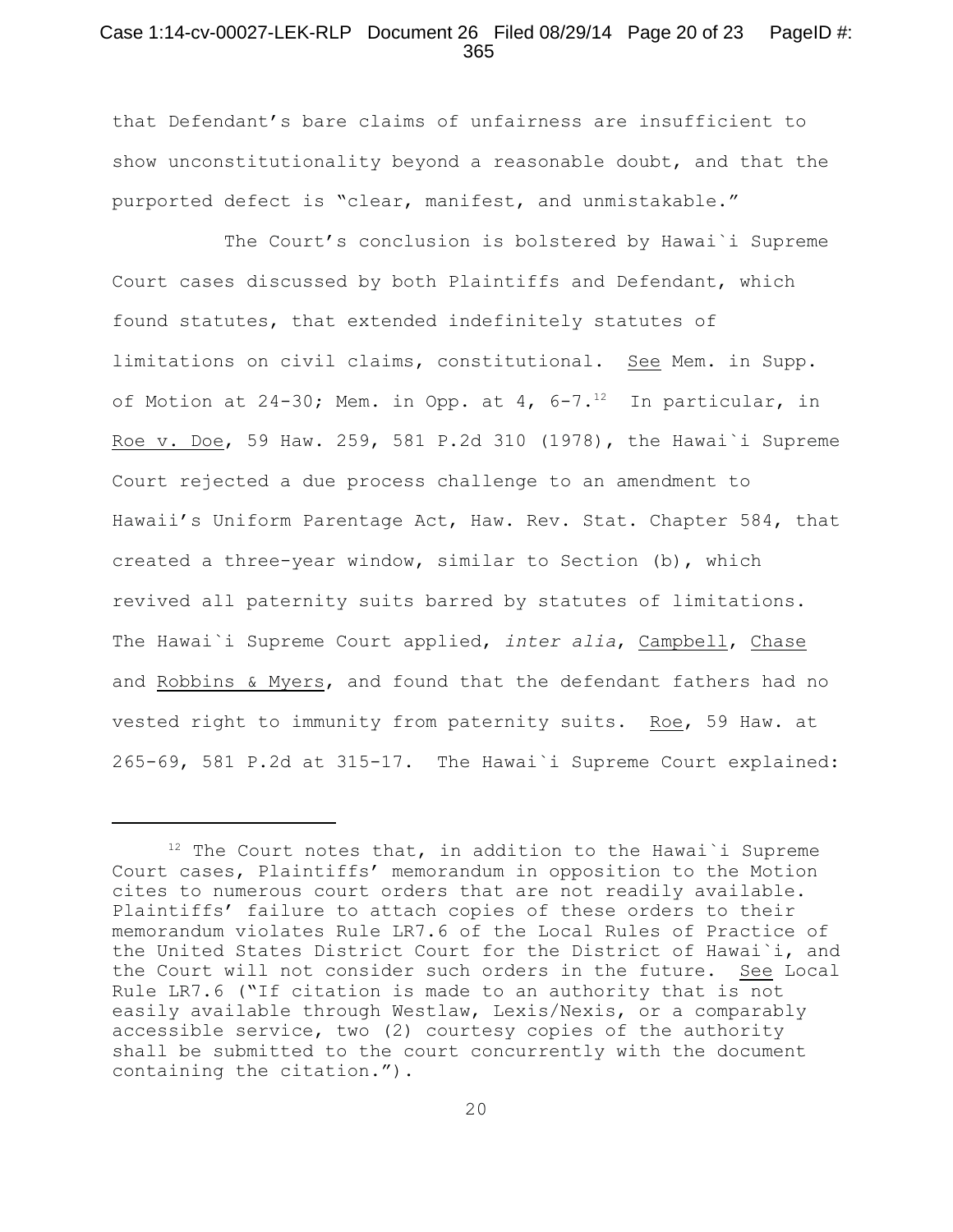### Case 1:14-cv-00027-LEK-RLP Document 26 Filed 08/29/14 Page 21 of 23 PageID #: 366

We are unable to accept defendants' proposition that the expiration of a statute of limitations confers upon a defendant any vested right or property interest which remains undisturbed by subsequent legislative enactments. The right to defeat an action by the statute of limitations has never been regarded as a fundamental or vested right.

Id. at 269, 581 P.2d at 316-17 (some citations omitted) (citing Chase, 325 U.S. at 314, 65 S. Ct. 1137; Campbell, 115 U.S. at 628, 6 S. Ct. 209).

Further, the Hawai`i Supreme Court expressly rejected the exact argument made by Defendant here: "In our opinion, the legislative revival of claims that are even decades old is not, of itself, unconstitutional per se." Id. at 270, 581 P.2d at 317. Instead, and interpreting Chase consistent with this Court's reading that it creates a narrow detrimental reliance exception, the Hawai`i Supreme Court laid out the following test and rationale:

> By enacting HRS § 584-7 in its current form, the legislature effected a change in public policy regarding the prosecution of stale claims. However, this new policy, which greatly extends the applicable period of limitations, can be sustained only so long as the putative father's right to due process is not violated by the retrospective application of the statute. See Chase Securities, supra. Therefore, we prefer to adopt a case-by-case approach to the question of the constitutional permissibility of the revival of paternity claims barred by the former statute of limitations. If a putative father, named in a paternity proceeding, were able to demonstrate that he had acted in **specific reliance** on the bar of the statute of limitations and that special hardships or oppressive results would follow from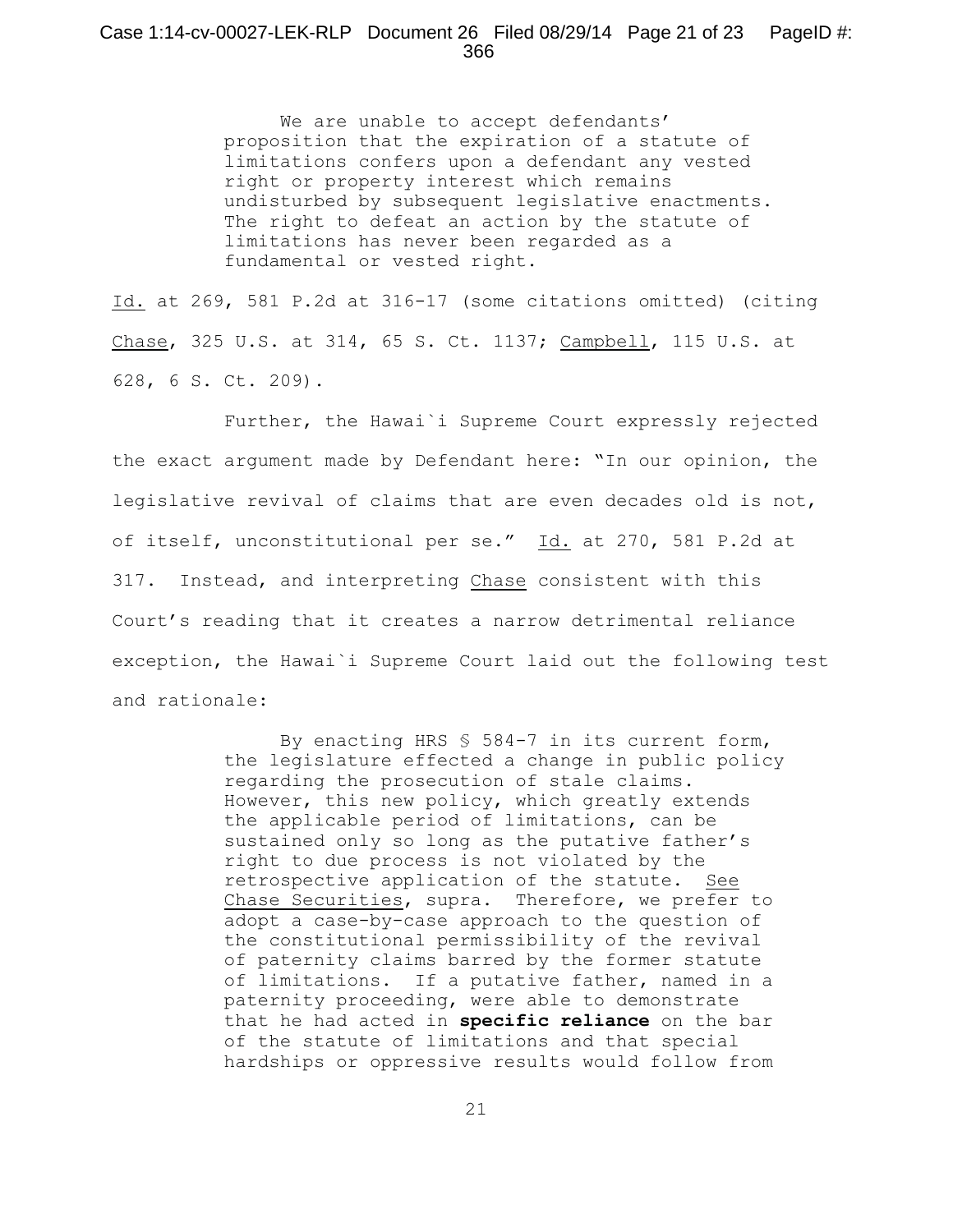the lifting of the bar, retrospective application of HRS § 584-7 might not be constitutionally permissible. Absent such **a demonstration of direct reliance and resultant hardship**, it would not be possible to say that the defendant was deprived of any constitutional right.

Roe, 59 Haw. at 270, 581 P.2d at 318.

Although it may be a closer question as to how the Hawai`i Supreme Court would decide an as-applied challenge to Section (b), that issue is not before the Court. The Court FINDS that it is reasonably clear that the Hawai`i Supreme Court would not find Section (b) unconstitutional on its face, and thus DENIES the Motion as to the facial challenge under the Hawai`i Constitution.

#### **CONCLUSION**

On the basis of the foregoing, Defendant's Motion to Dismiss First Amended Complaint for Failure to State a Claim, and Motion for Determination of Insufficiency of Service of Process, filed February 12, 2014, is HEREBY DENIED.

IT IS SO ORDERED.